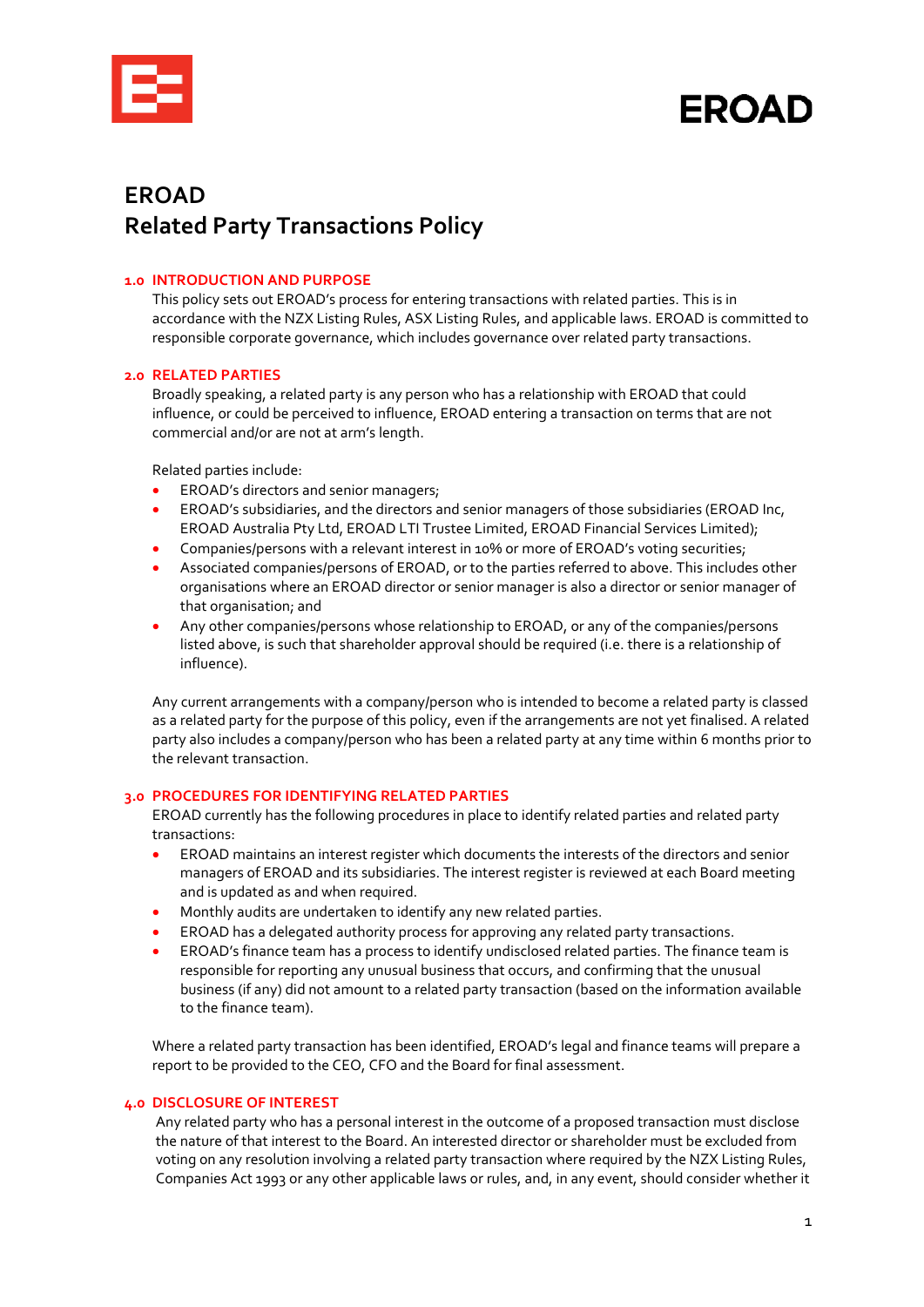| $\mathcal{L}(\mathcal{L})$ and $\mathcal{L}(\mathcal{L})$ and $\mathcal{L}(\mathcal{L})$ and $\mathcal{L}(\mathcal{L})$ |
|-------------------------------------------------------------------------------------------------------------------------|
|                                                                                                                         |
|                                                                                                                         |
|                                                                                                                         |
| <b>Contract Contract Contract Contract Contract Contract Contract Contract Contract Contract Contract Contract C</b>    |

# **EROAD**

is appropriate to abstain from voting even if permitted to do so.

#### **5.0 PROCEDURE FOR APPROVING TRANSACTIONS WITH RELATED PARTIES**

All transactions involving a related party **must** be:

- approved by the Board;
- appropriately documented; and
- if necessary or appropriate, disclosed to the NZX and the ASX.

Where EROAD seeks to enter into a proposed transaction or vary an existing transaction with a related party, the following process applies:

- **A.** The Board, with assistance from the CEO and the CFO, will consider whether the transaction:
	- carries any significant risk to EROAD;
	- is in the ordinary course of business for EROAD;
	- is in the best interests of EROAD; and

• is on fair and reasonable terms and at arm's length. Where the Board determines necessary, expert advice should be obtained from a suitably qualified and independent advisor.

**B.** After careful consideration of the findings in step A, the Board (excluding any directors who are a related party) will decide whether or not to approve the proposed transaction.

#### **6.0 MATERIAL TRANSACTIONS WITH RELATED PARTIES**

In this Policy, "material transaction" has the meaning given to that term in the NZX Listing Rules.

Pursuant to rule 5.2.1 of the NZX Listing Rules (and subject to the exceptions in rule 5.2.2), EROAD must not enter into a material transaction if a related party is, or is likely to become:

- **a.** a direct party to the material transaction, or
- **b.** a beneficiary of a guarantee or other transaction which is a material transaction,

unless that material transaction is approved, or conditional on the approval, by an ordinary resolution of EROAD's shareholders.

As with any related party transaction, when conducting a material transaction, EROAD must comply with its continuous disclosure and reporting obligations to ensure the market is sufficiently informed.

## **7.0 NZX WAIVER**

EROAD may apply for a waiver of the ordinary resolution requirement for material transactions. EROAD should only apply for a waiver if it is satisfied that the personal connections and/or involvement, or personal interest of any related party is immaterial, or is unlikely to have influenced EROAD in its decision to enter into the material transaction or acquiesce to its terms and conditions.

#### **8.0 SHAREHOLDER APPROVAL**

Where a related party transaction requires shareholder approval, shareholders should generally be given the following information:

- the circumstances of the related party transaction;
- the Board's recommendations and the reasoning behind those recommendations;
- any alternative options to the related party transaction; and
- an outline of the forecasted impact the related party transaction will have on EROAD.

#### **9.0 CONTINUOUS DISCLOSURE**

In addition to the general requirement to release "material information" promptly and without delay,